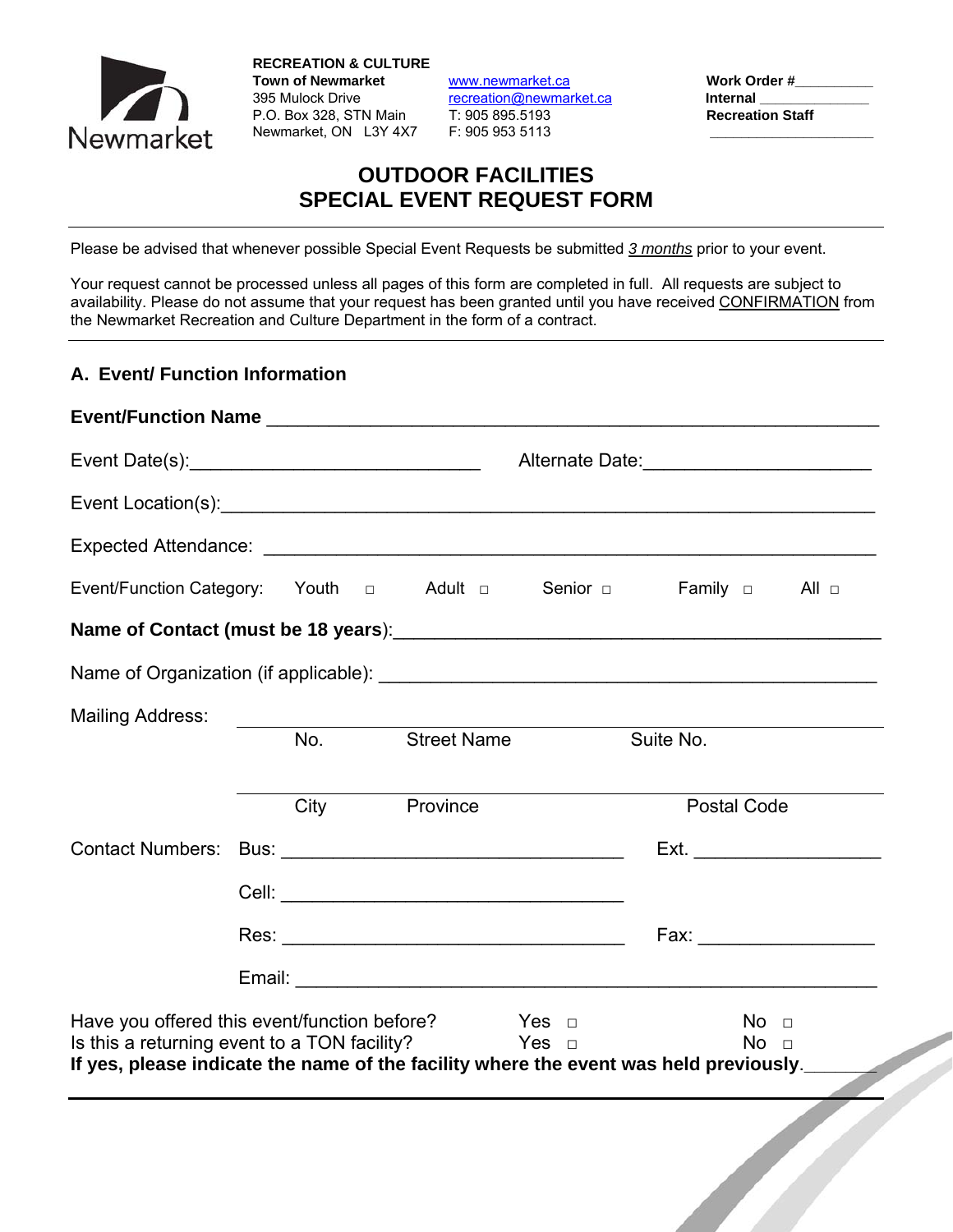#### **B. Applicant Information** Organizations please answer the following:

| Organizations piease answer the following.                                   |                 |  |
|------------------------------------------------------------------------------|-----------------|--|
| 1. Is your group a Charitable Organization?                                  | No ⊓            |  |
| If yes, does it have a Charitable Donation Number?                           |                 |  |
| 2. Is your group a Non-Profit Organization?<br>If yes, please provide proof. | No <sub>1</sub> |  |

### **C. Event/Function Overview**

Please provide an outline of the activity you plan to present (include agendas and/or flyers that may be in place for your event)

## **D. Event/Function Location & Dates**

| <b>Event/Function Dates</b> |                                                       | <b>Time(s) Required</b> |                                |    |                              |                |  |
|-----------------------------|-------------------------------------------------------|-------------------------|--------------------------------|----|------------------------------|----------------|--|
|                             | <b>Event/Function set-up to begin:</b>                |                         | Date: (mm/dd/yy)               |    |                              |                |  |
|                             |                                                       |                         |                                | at | Am                           | P <sub>m</sub> |  |
|                             | Date                                                  | <b>Event Hours</b>      | <b>Facility Required From:</b> |    | <b>Facility Required To:</b> |                |  |
| $\mathbf{1}$ .              |                                                       |                         | Am                             | Pm | Am                           | Pm             |  |
| 2.                          |                                                       |                         | Am                             | Pm | Am                           | Pm             |  |
| 3.                          |                                                       |                         | Am                             | Pm | Am                           | P <sub>m</sub> |  |
|                             |                                                       |                         |                                |    |                              |                |  |
|                             | <b>Event/Function clean-up to be</b><br>completed by: |                         | Date: (mm/dd/yy)               | at | Am                           | Pm             |  |

#### **E. Food, Alcohol and Goods/Merchandise**

| 1. Will Goods and/or Merchandise be sold?                                                                                                           | Yes  | No     |
|-----------------------------------------------------------------------------------------------------------------------------------------------------|------|--------|
| 2. Will Goods and/or Merchandise be given away?                                                                                                     | Yes  | No.    |
| 3. Food and/or Non-Alcoholic Beverages                                                                                                              |      |        |
| a) Will there be food and/or non-alcoholic beverages at your event/function                                                                         | Yes  | No.    |
| b) If yes, will they be sold or served?                                                                                                             | Sold | Served |
| 4. Food and Alcoholic Beverages                                                                                                                     |      |        |
| a) Will there be food and alcoholic beverages at your event/function?                                                                               | Yes  | No     |
| b) If yes, will they be sold or served?<br>Please be advised that you are required to follow the Public Health Guidelines if your event/function is | Sold | Served |

**serving/selling food and/or non-alcoholic beverages. Events involving alcohol in an outdoor setting must be approved by Management and follow the Municipal Alcohol Policy and Special Occasion Permits.**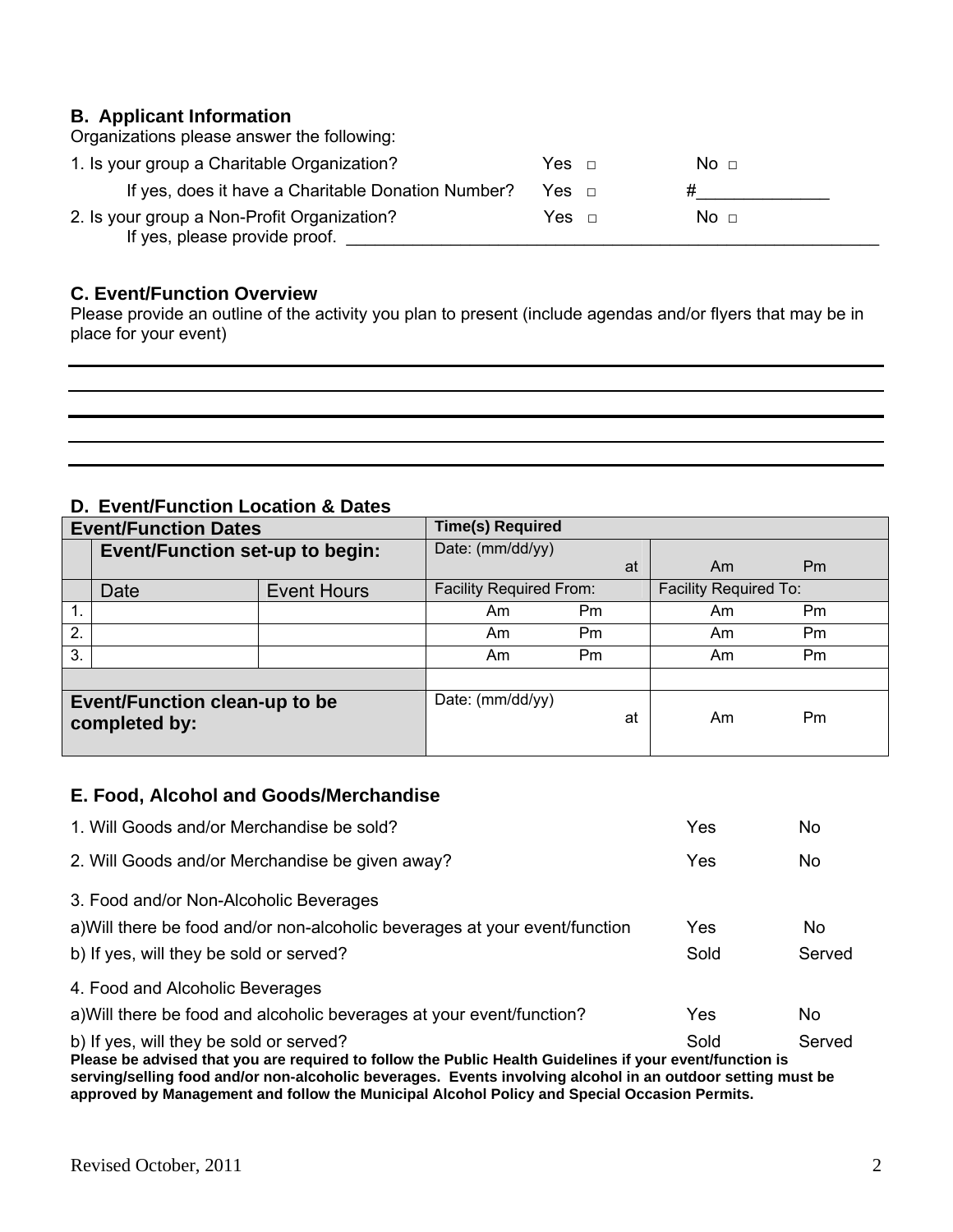### **G. Animals**

| 1. Will your event include animals?         | Yes | No. |
|---------------------------------------------|-----|-----|
| 2. Will your event have a petting zoo?      | Yes | No. |
| 3. Will your event have performing animals? | Yes | No. |

#### **Please be advised that you are required to fill out the Animal Exemption Form and once approved, fill out the Animals in Facilities Checklist for approval.**

#### **H. Site Plan/ Floor Plan**

Please provide a detailed site plan of your event/function

# **I. Additional Equipment/Services Required** *(\*\*Additional fees apply)*

**\*\*Please Note: Additional fees apply- please note location of any requested equipment on your site plan. Additional equipment is subject to first come, first serve basis and may not be available for your event.** 

| 1. Are you interested in booking the stage trailer?                                                                                                                                                                            | Yes        | <b>No</b> |     |                               |
|--------------------------------------------------------------------------------------------------------------------------------------------------------------------------------------------------------------------------------|------------|-----------|-----|-------------------------------|
| 2. Are you renting portable/accessible toilets?                                                                                                                                                                                | Yes        | No.       |     | How many? __________________  |
| 3. Do you require barricades?                                                                                                                                                                                                  | <b>Yes</b> | No.       |     | How many? ________________    |
| 4. Do you require pylons?                                                                                                                                                                                                      | Yes        | No        |     | How many? ________________    |
| 5. Do you require garbage cans?                                                                                                                                                                                                | Yes        | No        |     | How many? __________________  |
| 6. Do you require green bins?                                                                                                                                                                                                  | Yes        | <b>No</b> |     | How many? ___________________ |
| 7. Do you require blue bins?                                                                                                                                                                                                   | <b>Yes</b> | <b>No</b> |     |                               |
| 8. Will police/security be onsite?                                                                                                                                                                                             | Yes        | No        |     | How Many? _________________   |
| a) Do you require additional or alternate field/diamond(s) lining?<br>If yes, please list field(s), date(s) and time(s)                                                                                                        |            |           | Yes | No                            |
|                                                                                                                                                                                                                                |            |           |     |                               |
| K. Parking Lot Closures (please note location on site map)<br>a) Will you require parking lot closures?                                                                                                                        | Yes        | No        |     |                               |
|                                                                                                                                                                                                                                |            |           |     |                               |
| c) Parking Lot Closure Date: Note and the contract of the contract of the contract of the contract of the contract of the contract of the contract of the contract of the contract of the contract of the contract of the cont |            |           |     |                               |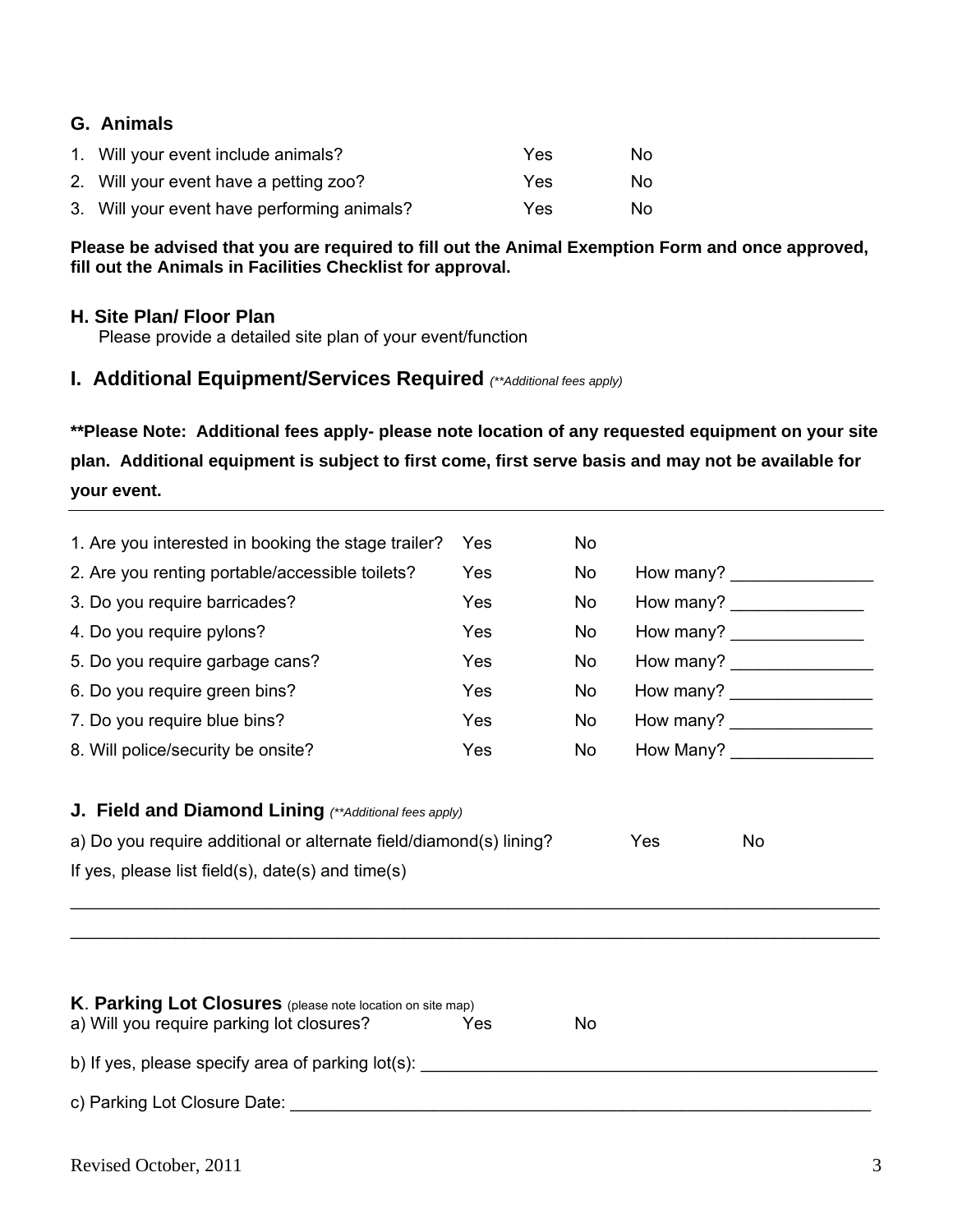| <b>L. Road Closures</b><br>a) Will you require road closures?                                                                | Yes | No |     |                                                        |    |
|------------------------------------------------------------------------------------------------------------------------------|-----|----|-----|--------------------------------------------------------|----|
|                                                                                                                              |     |    |     |                                                        |    |
|                                                                                                                              |     |    |     |                                                        |    |
|                                                                                                                              |     |    |     |                                                        |    |
| <b>M. Washroom Facilities</b><br>Comments or special considerations: University of the Comments of Special Considerations:   |     |    |     |                                                        |    |
| N. Vehicle Access (please note location on site map)                                                                         |     |    |     |                                                        |    |
| Do you require vehicle access to site?                                                                                       | Yes | No |     |                                                        |    |
| <b>O. Ticket Sales</b> (**Additional fees apply)                                                                             |     |    |     |                                                        |    |
| a) Will you be selling tickets for your event?                                                                               |     |    | Yes | No                                                     |    |
| b) Do you want the Town of Newmarket to handle your ticket sales?                                                            |     |    | Yes | No                                                     |    |
|                                                                                                                              |     |    |     |                                                        |    |
| <b>P. Installation of Tents/Structures</b> (i.e.: hot air balloons, bouncing castles etc) (please note location on site map) |     |    |     |                                                        |    |
| a) Do you plan to erect tent(s) or any other structure(s) during your event?                                                 |     |    |     | <b>Yes</b>                                             | No |
| b) If yes, please specify for what purpose: (please note that tent stakes in access of 10" are not permitted                 |     |    |     |                                                        |    |
| in Town owned parks)                                                                                                         |     |    |     |                                                        |    |
| Q. Electrical Access (**Additional fees apply) (please note location on site map)                                            |     |    |     |                                                        |    |
| a) Will you require access to electrical power?                                                                              |     |    | Yes | No                                                     |    |
|                                                                                                                              |     |    |     |                                                        |    |
|                                                                                                                              |     |    |     |                                                        |    |
| d) Will you be using a generator?<br>(Please be advised that electrical access is subject to availability in the park)       |     |    |     | <u> 1989 - Jan Barnett, fransk politiker (d. 1989)</u> |    |
| R. Sound Amplification (Please note Noise Bylaw # 2005-158- Amendment to Nosie By-Law- 2004-94)                              |     |    |     |                                                        |    |
| a) Do you plan to use any device or mechanism to amplify sound?                                                              |     |    | Yes | No                                                     |    |